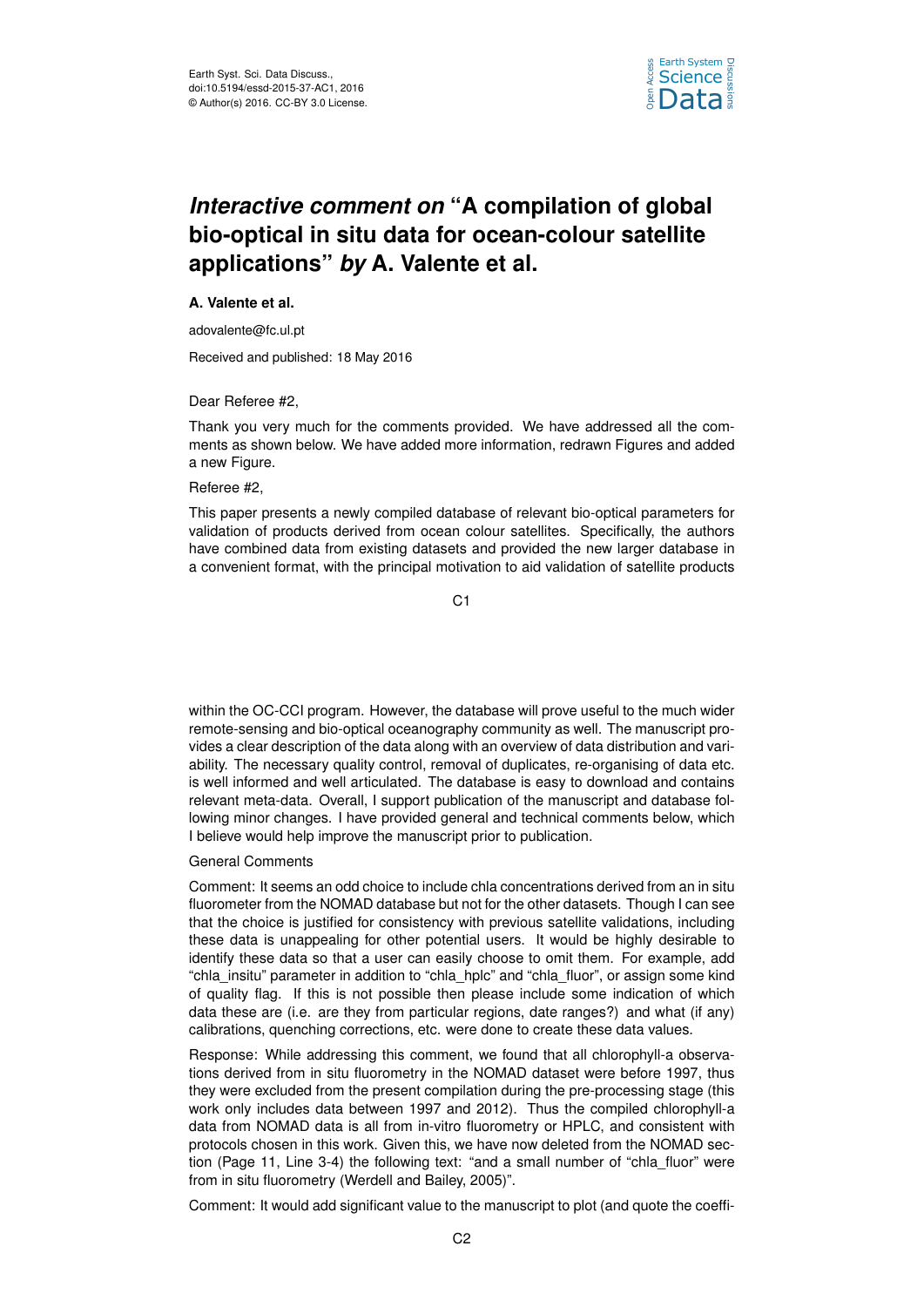cients for) the new relationships for the dataset presented in Fig 10 and 15, with a brief summary of how the new data compilation compliments or improves on the existing relationships shown in the figures.

Response: We understand the point of this comment, but we think it is out of the scope of the present manuscript. The Figures 10 and 15 are used to show that the compiled data (with concurrent bio-optical variables) do not deviate significantly from published bio-optical relationships. For example, please note that the points shown in Figure 10 and 15 are not the points that should be used to make the relationships shown for reference. For example, Figure 10 shows stations that have any blue-green ratio (e.g. 443/555 or 490/560) to maximize visualization for quality checking, but for calculation of an algorithm similar to NASA OC4 and NASA OC4E we would need to restrict the stations to those that have simultaneous spectral data at 443, 490, 510 and 555 nm (for OC4) and 443, 490, 510 and 560 nm (for OC4E). Similarly, Figures 15c and 15d do not show exactly the points that should be used for calculation of a similar relation to NASA KD2S and Tiwari algorithms, respectively; these Figures show points with a 5 nm search window to maximize visualization; but for algorithm calculation, we would use a search window of 2 nm, which would decrease the number of points. Secondly, please note that the NASA's OC4, OCE and KD2S algorithms, and the Tiwari algorithm are built upon the NOMAD dataset. With the present data compilation, and following similar algorithm methodologies, the contribution of NOMAD would be 96 %, 75 %, 95 % and 100 % for OC4, OCE, KD2S and Tiwari algorithms, respectively. Therefore, perhaps only OC4E algorithm could be complemented with data from this work. In regard to the Bricaud et al. (2004) algorithm shown in Figure 15a, a preliminary step for a comparison would be to first distinguish the data points in common (for which we provide metadata), but again this could be done in another work.

Comment: The paper provides a good overview of spatial coverage of data. Please add brief information on the temporal coverage (i.e. note any seasonal biases in certain areas or data types).

C3

Response: Information about the temporal coverage of all compiled variables was added with a new figure (now Figure 3, with all other Figures renamed). Throughout discussion, as each variable is discussed, the new Figure 3 is referred to discuss temporal coverage of the variable in question.

Comment: It would be preferable, if possible, to include all available wavelengths of observational data (e.g. phytoplankton light absorption, backscatter), rather than providing a subset of waveband averages. Doing so would add value for wider user community, while not diminishing from using the data for satellite validation (details on averaging into satellite wavebands could be provided in the manuscript).

Response: We agree. In fact, all original wavelengths were included in the present work. The main table (where all wavelengths are available) is the one discussed in the manuscript. Additionally, and only for help with data manipulation, two other tables (derived from the main table) are provided. In these two additional tables, only spectral data within 2nm (or 6nm) of each satellite band is provided. For these two tables, we also note that we have not performed any satellite waveband-average, but chose the closest spectral observation to a given centre-wavelength satellite-band.

### Technical Comments

Comment: Check all acronyms are defined on first use and that the acronyms are used thereafter. Especially check Es (Page 8, Line 19), HPLC, and CDOM are defined on first use.

Response: Es was already defined in Page 4 Line 15. HPLC was now first defined at Page 4 line 30. CDOM was now first defined at Page 5 Line 15.

Comment: Page 3 Line 26. Change "results" to "data".

Response: The word "results" was changed to "data"

Comment: Page 4 Line 28: ". . .biomass and is the most widely-used satellite oceancolour product." Please back up with a reference.